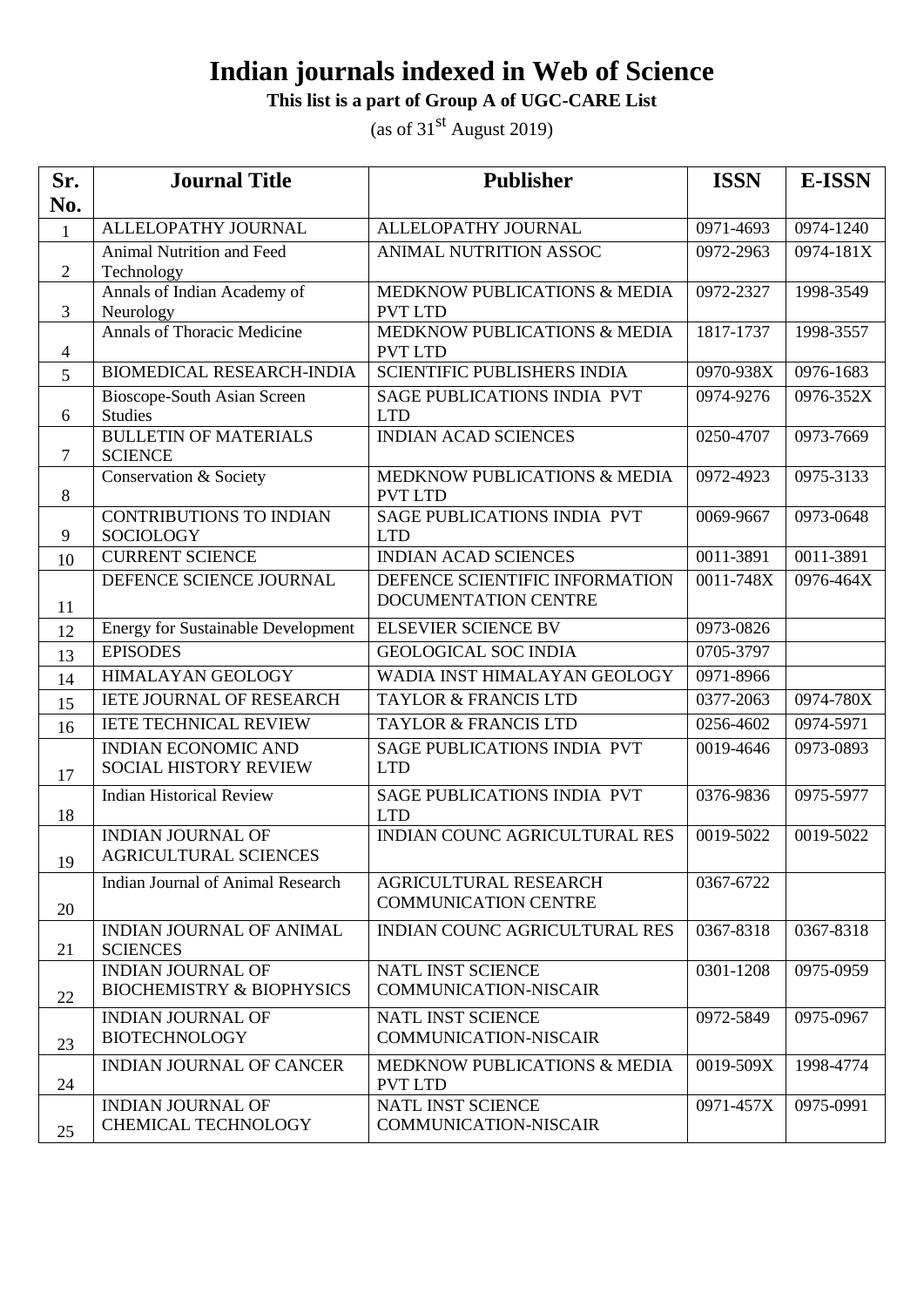### **This list is a part of Group A of UGC-CARE List**

|    | <b>INDIAN JOURNAL OF</b><br><b>CHEMISTRY SECTION A-</b>                                                                        | NATL INST SCIENCE<br><b>COMMUNICATION-NISCAIR</b>                                       | 0376-4710 | 0975-0975 |
|----|--------------------------------------------------------------------------------------------------------------------------------|-----------------------------------------------------------------------------------------|-----------|-----------|
|    | <b>INORGANIC BIO-INORGANIC</b><br>PHYSICAL THEORETICAL &                                                                       |                                                                                         |           |           |
| 26 | <b>ANALYTICAL</b><br><b>CHEMISTRY</b>                                                                                          |                                                                                         |           |           |
| 27 | <b>INDIAN JOURNAL OF</b><br><b>CHEMISTRY SECTION B-</b><br>ORGANIC CHEMISTRY<br><b>INCLUDING MEDICINAL</b><br><b>CHEMISTRY</b> | NATL INST SCIENCE<br><b>COMMUNICATION &amp; INFORMATION</b><br><b>RESOURCES-NISCAIR</b> | 0376-4699 | 0019-5103 |
| 28 | <b>INDIAN JOURNAL OF</b><br><b>DERMATOLOGY</b>                                                                                 | MEDKNOW PUBLICATIONS & MEDIA<br><b>PVT LTD</b>                                          | 0019-5154 | 1998-3611 |
| 29 | Indian Journal of Dermatology<br>Venereology & Leprology                                                                       | MEDKNOW PUBLICATIONS & MEDIA<br><b>PVT LTD</b>                                          | 0378-6323 | 0973-3922 |
| 30 | <b>INDIAN JOURNAL OF</b><br><b>ENGINEERING AND</b><br><b>MATERIALS SCIENCES</b>                                                | NATL INST SCIENCE<br><b>COMMUNICATION-NISCAIR</b>                                       | 0971-4588 | 0975-1017 |
| 31 | <b>INDIAN JOURNAL OF</b><br><b>EXPERIMENTAL BIOLOGY</b>                                                                        | NATL INST SCIENCE<br><b>COMMUNICATION-NISCAIR</b>                                       | 0019-5189 | 0975-1009 |
| 32 | <b>INDIAN JOURNAL OF FIBRE &amp;</b><br><b>TEXTILE RESEARCH</b>                                                                | NATL INST SCIENCE<br><b>COMMUNICATION-NISCAIR</b>                                       | 0971-0426 | 0975-1025 |
| 33 | <b>INDIAN JOURNAL OF FISHERIES</b>                                                                                             | <b>CENTRAL MARINE FISHERIES</b><br><b>RESEARCH INST</b>                                 | 0970-6011 |           |
| 34 | <b>Indian Journal of Gender Studies</b>                                                                                        | SAGE PUBLICATIONS INDIA PVT<br><b>LTD</b>                                               | 0971-5215 | 0973-0672 |
| 35 | <b>INDIAN JOURNAL OF GENETICS</b><br>AND PLANT BREEDING                                                                        | <b>INDIAN SOC GENET PLANT</b><br><b>BREEDING</b>                                        | 0019-5200 | 0975-6906 |
| 36 | Indian Journal of Geo-Marine<br>Sciences                                                                                       | NATL INST SCIENCE<br><b>COMMUNICATION-NISCAIR</b>                                       | 0379-5136 | 0975-1033 |
| 37 | Indian Journal of Hematology and<br><b>Blood Transfusion</b>                                                                   | <b>SPRINGER INDIA</b>                                                                   | 0971-4502 | 0974-0449 |
| 38 | <b>INDIAN JOURNAL OF</b><br>HETEROCYCLIC CHEMISTRY                                                                             | <b>CONNECT JOURNALS</b>                                                                 | 0971-1627 |           |
| 39 | Indian Journal of Horticulture                                                                                                 | HORTICULTURAL SOC INDIA                                                                 | 0972-8538 | 1875-8711 |
| 40 | Indian Journal of Medical<br>Microbiology                                                                                      | MEDKNOW PUBLICATIONS & MEDIA<br><b>PVT LTD</b>                                          | 0255-0857 | 1998-3646 |
| 41 | INDIAN JOURNAL OF MEDICAL<br><b>RESEARCH</b>                                                                                   | MEDKNOW PUBLICATIONS & MEDIA<br><b>PVT LTD</b>                                          | 0971-5916 | 0971-5916 |
| 42 | <b>INDIAN JOURNAL OF</b><br><b>MICROBIOLOGY</b>                                                                                | <b>SPRINGER</b>                                                                         | 0046-8991 | 0973-7715 |
| 43 | <b>INDIAN JOURNAL OF</b><br>OPHTHALMOLOGY                                                                                      | MEDKNOW PUBLICATIONS & MEDIA<br><b>PVT LTD</b>                                          | 0301-4738 | 1998-3689 |
| 44 | Indian Journal of Orthopaedics                                                                                                 | MEDKNOW PUBLICATIONS & MEDIA<br><b>PVT LTD</b>                                          | 0019-5413 | 1998-3727 |
| 45 | Indian Journal of Pathology and<br>Microbiology                                                                                | MEDKNOW PUBLICATIONS & MEDIA<br><b>PVT LTD</b>                                          | 0377-4929 | 0974-5130 |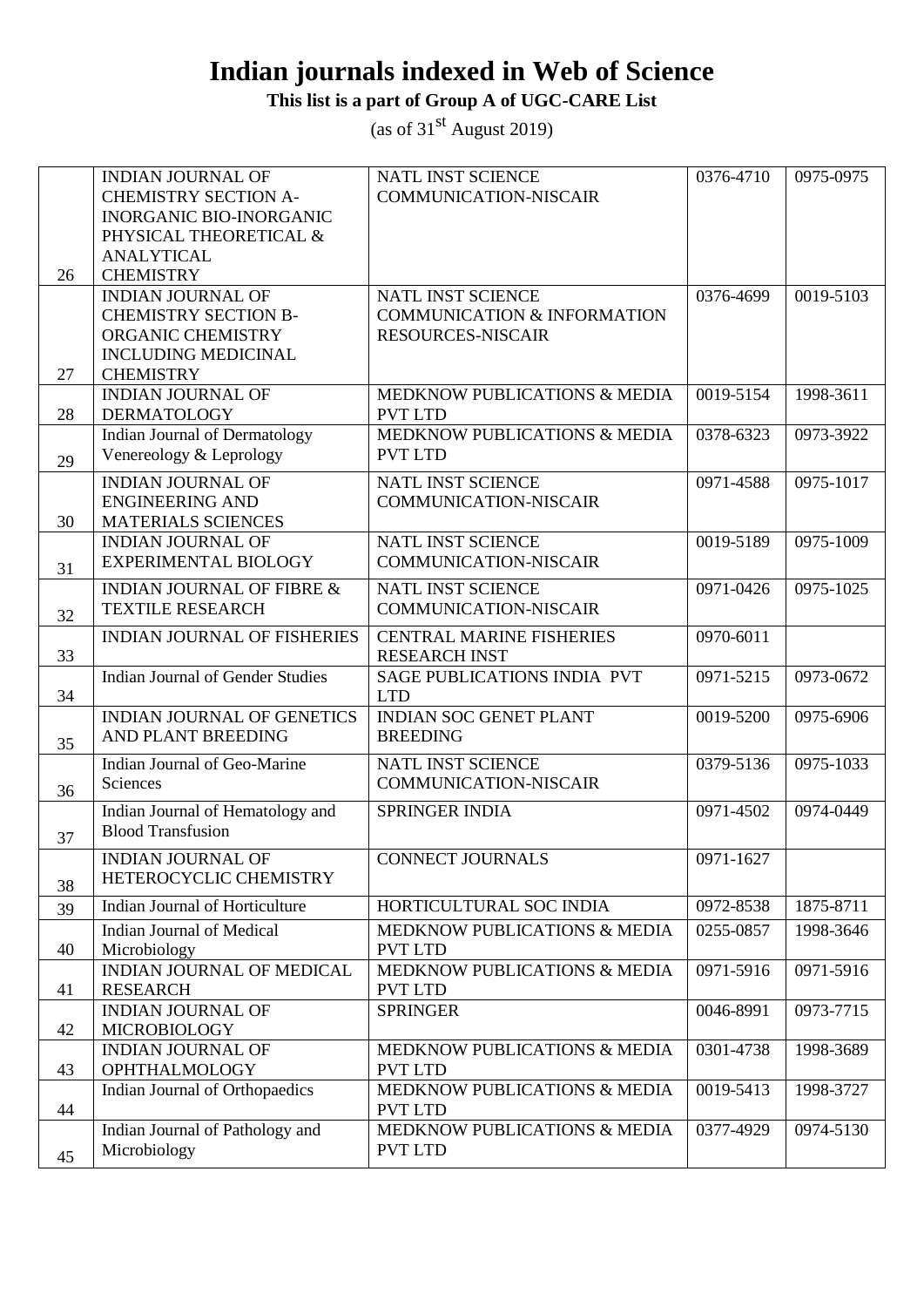#### **This list is a part of Group A of UGC-CARE List**

| 46 | <b>INDIAN JOURNAL OF</b><br><b>PEDIATRICS</b>                       | SPRINGER INDIA                                           | 0019-5456                | 0973-7693 |
|----|---------------------------------------------------------------------|----------------------------------------------------------|--------------------------|-----------|
|    | <b>Indian Journal of Pharmaceutical</b>                             | ASSOC PHARMACEUTICAL                                     | 0019-5464                | 0019-5464 |
| 47 | <b>Education and Research</b>                                       | <b>TEACHERS INDIA</b>                                    |                          |           |
| 48 | <b>INDIAN JOURNAL OF</b><br>PHARMACEUTICAL SCIENCES                 | MEDKNOW PUBLICATIONS & MEDIA<br><b>PVT LTD</b>           | 0250-474X                | 1998-3743 |
| 49 | <b>INDIAN JOURNAL OF</b><br>PHARMACOLOGY                            | MEDKNOW PUBLICATIONS & MEDIA<br><b>PVT LTD</b>           | 0253-7613                | 1998-3751 |
| 50 | <b>INDIAN JOURNAL OF PHYSICS</b>                                    | <b>INDIAN ASSOC CULTIVATION</b><br><b>SCIENCE</b>        | 0973-1458                | 0974-9845 |
| 51 | Indian Journal of Psychiatry                                        | MEDKNOW PUBLICATIONS & MEDIA<br><b>PVT LTD</b>           | 0019-5545                | 1998-3794 |
| 52 | <b>INDIAN JOURNAL OF PURE &amp;</b><br><b>APPLIED MATHEMATICS</b>   | <b>INDIAN NAT SCI ACAD</b>                               | 0019-5588                | 0975-7465 |
| 53 | <b>INDIAN JOURNAL OF PURE &amp;</b><br><b>APPLIED PHYSICS</b>       | NATL INST SCIENCE<br><b>COMMUNICATION-NISCAIR</b>        | 0019-5596                | 0975-1041 |
| 54 | Indian Journal of Surgery                                           | SPRINGER INDIA                                           | 0972-2068                | 0973-9793 |
| 55 | <b>Indian Journal of Traditional</b><br>Knowledge                   | <b>NATL INST SCIENCE</b><br><b>COMMUNICATION-NISCAIR</b> | 0972-5938                | 0975-1068 |
| 56 | <b>INDIAN PEDIATRICS</b>                                            | <b>SPRINGER INDIA</b>                                    | 0019-6061                | 0974-7559 |
| 57 | International Journal of Diabetes in<br><b>Developing Countries</b> | SPRINGER INDIA                                           | 0973-3930                | 1998-3832 |
| 58 | INTERNATIONAL JOURNAL OF<br><b>HUMAN GENETICS</b>                   | KAMLA-RAJ ENTERPRISES                                    | 0972-3757                | 0972-3757 |
| 59 | <b>International Journal of Shoulder</b><br>Surgery                 | MEDKNOW PUBLICATIONS & MEDIA<br><b>PVT LTD</b>           | 0973-6042                | 0973-6042 |
| 60 | Journal of Agrometeorology                                          | ASSOC AGROMETEROLOGISTS                                  | $\overline{0972} - 1665$ |           |
| 61 | JOURNAL OF APPLIED ANIMAL<br><b>RESEARCH</b>                        | <b>TAYLOR &amp; FRANCIS LTD</b>                          | 0971-2119                | 0974-1844 |
| 62 | JOURNAL OF ASTROPHYSICS<br>AND ASTRONOMY                            | <b>INDIAN ACAD SCIENCES</b>                              | 0250-6335                | 0973-7758 |
| 63 | JOURNAL OF BIOSCIENCES                                              | <b>INDIAN ACAD SCIENCES</b>                              | 0250-5991                | 0973-7138 |
| 64 | JOURNAL OF CAMEL PRACTICE<br><b>AND RESEARCH</b>                    | <b>CAMEL PUBL HOUSE</b>                                  | 0971-6777                |           |
| 65 | Journal of Cancer Research and<br>Therapeutics                      | MEDKNOW PUBLICATIONS & MEDIA<br><b>PVT LTD</b>           | 0973-1482                | 1998-4138 |
| 66 | <b>JOURNAL OF CHEMICAL</b><br><b>SCIENCES</b>                       | <b>INDIAN ACAD SCIENCES</b>                              | 0974-3626                | 0973-7103 |
| 67 | Journal of Cytology                                                 | MEDKNOW PUBLICATIONS & MEDIA<br><b>PVT LTD</b>           | 0970-9371                | 0974-5165 |
| 68 | <b>JOURNAL OF DHARMA</b>                                            | DHARMARAM COLLEGE                                        | 0253-7222                |           |
| 69 | Journal of Earth System Science                                     | <b>INDIAN ACAD SCIENCES</b>                              | 0253-4126                | 0973-774X |
| 70 | JOURNAL OF ENVIRONMENTAL<br><b>BIOLOGY</b>                          | TRIVENI ENTERPRISES                                      | 0254-8704                | 0254-8704 |
| 71 | Journal of Essential Oil Bearing<br>Plants                          | <b>TAYLOR &amp; FRANCIS LTD</b>                          | 0972-060X                | 0976-5026 |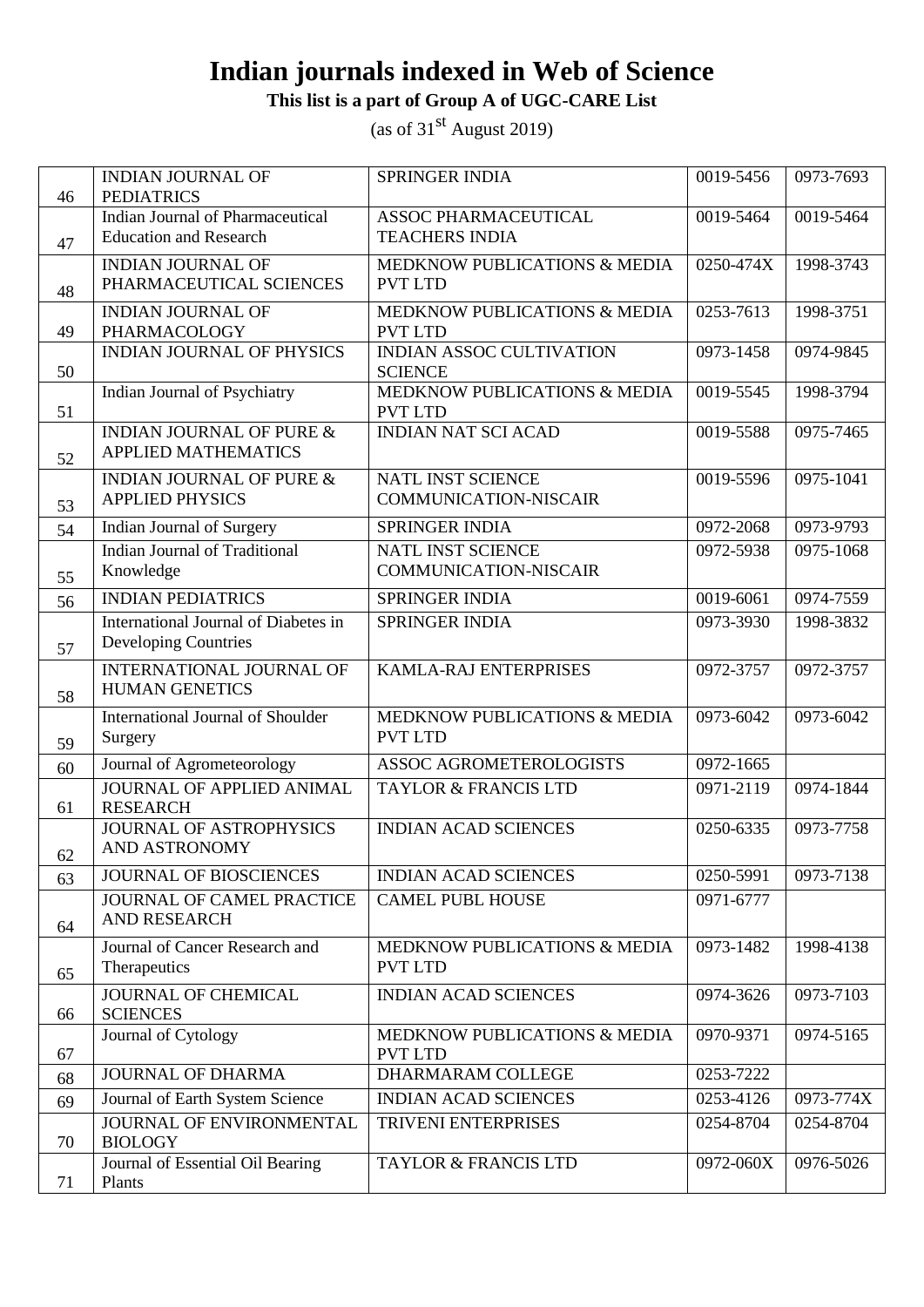**This list is a part of Group A of UGC-CARE List**

| 72 | JOURNAL OF FOOD SCIENCE<br>AND TECHNOLOGY-MYSORE                           | SPRINGER INDIA                                       | 0022-1155 | 0975-8402 |
|----|----------------------------------------------------------------------------|------------------------------------------------------|-----------|-----------|
| 73 | <b>JOURNAL OF GENETICS</b>                                                 | <b>INDIAN ACAD SCIENCES</b>                          | 0022-1333 | 0973-7731 |
| 74 | Journal of Minimal Access Surgery                                          | MEDKNOW PUBLICATIONS & MEDIA<br><b>PVT LTD</b>       | 0972-9941 | 1998-3921 |
| 75 | <b>JOURNAL OF PLANT</b><br><b>BIOCHEMISTRY AND</b><br><b>BIOTECHNOLOGY</b> | SPRINGER INDIA                                       | 0971-7811 | 0974-1275 |
| 76 | <b>JOURNAL OF POLYMER</b><br><b>MATERIALS</b>                              | PRINTS PUBLICATIONS PVT LTD                          | 0973-8622 |           |
| 77 | Journal of Postgraduate Medicine                                           | MEDKNOW PUBLICATIONS & MEDIA<br><b>PVT LTD</b>       | 0022-3859 | 0022-3859 |
| 78 | JOURNAL OF SCIENTIFIC &<br><b>INDUSTRIAL RESEARCH</b>                      | NATL INST SCIENCE<br><b>COMMUNICATION-NISCAIR</b>    | 0022-4456 | 0975-1084 |
| 79 | Journal of South Asian Development                                         | SAGE PUBLICATIONS INDIA PVT<br><b>LTD</b>            | 0973-1741 | 0973-1733 |
| 80 | Journal of the Anatomical Society of<br>India                              | <b>ELSEVIER SCIENCE BV</b>                           | 0003-2778 | 0003-2778 |
| 81 | JOURNAL OF THE GEOLOGICAL<br><b>SOCIETY OF INDIA</b>                       | SPRINGER INDIA                                       | 0016-7622 | 0974-6889 |
| 82 | <b>JOURNAL OF THE INDIAN</b><br><b>CHEMICAL SOCIETY</b>                    | <b>SCIENTIFIC PUBL-INDIA</b>                         | 0019-4522 |           |
| 83 | JOURNAL OF THE INDIAN<br><b>INSTITUTE OF SCIENCE</b>                       | <b>INDIAN INST SCIENCE</b>                           | 0970-4140 |           |
| 84 | Journal of the Indian Society of<br><b>Remote Sensing</b>                  | <b>SPRINGER</b>                                      | 0255-660X | 0974-3006 |
| 85 | <b>JOURNAL OF THE</b><br>PALAEONTOLOGICAL SOCIETY<br>OF INDIA              | PALAEONTOLOGICAL SOC INDIA                           | 0552-9360 |           |
| 86 | Journal of the Ramanujan<br><b>Mathematical Society</b>                    | RAMANUJAN MATHEMATICAL SOC                           | 0970-1249 | 2320-3110 |
| 87 | JOURNAL OF VECTOR BORNE<br><b>DISEASES</b>                                 | MEDKNOW PUBLICATIONS & MEDIA<br><b>PVT LTD</b>       | 0972-9062 | 0972-9062 |
| 88 | Journal of Vibration Engineering &<br>Technologies                         | KRISHTEL EMAGING SOLUTIONS<br><b>PVT LTD</b>         | 2321-3558 |           |
| 89 | Legume Research                                                            | AGRICULTURAL RESEARCH<br><b>COMMUNICATION CENTRE</b> | 0250-5371 |           |
| 90 | <b>MAPAN-Journal of Metrology</b><br>Society of India                      | METROLOGY SOC INDIA                                  | 0970-3950 | 0974-9853 |
| 91 | Marg-A Magazine of the Arts                                                | <b>MARG FOUNDATION</b>                               | 0972-1444 | ****_**** |
| 92 | Mausam                                                                     | INDIA METEOROLOGICAL DEPT                            | 0252-9416 |           |
| 93 | MEDIEVAL HISTORY JOURNAL                                                   | <b>SAGE PUBLICATIONS INC</b>                         | 0971-9458 | 0973-0753 |
| 94 | NATIONAL ACADEMY SCIENCE<br>LETTERS-INDIA                                  | NATL ACAD SCIENCES INDIA                             | 0250-541X | 0250-541X |
| 95 | NATIONAL MEDICAL JOURNAL<br>OF INDIA                                       | ALL INDIA INST MEDICAL SCIENCES                      | 0970-258X |           |